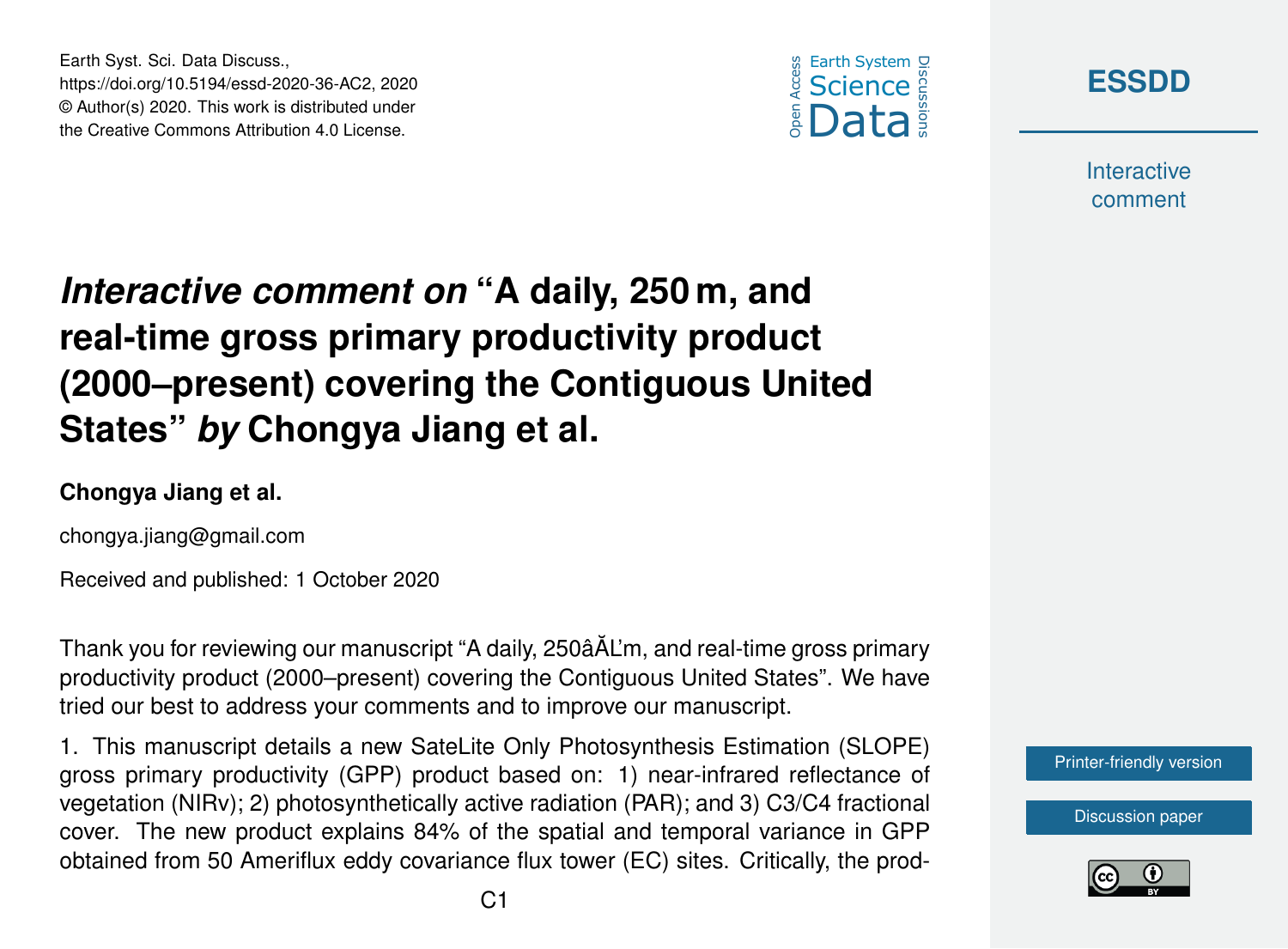uct includes uncertainty estimates at the pixel-level, an important advance over most existing products.

We greatly appreciate your positive summary on our manuscript.

2. Overall, I feel the paper is well written and the data product is of significant value, but perhaps mostly as an improved proxy for cropland productivity. The authors make importance advances over previous efforts by incorporating satellite-based NIRv and PAR and removing dependence on reanalysis-based weather data. The use of C3 and C4 fractional cover is appropriately done for croplands, but importantly it does not appear appropriately handled for natural ecosystems. The work adapts the commonly used light use efficiency framework, but removes all biophysical constraint logic (e.g., response to temperature, water, nutrient limitation), and instead makes the assumption that NIRv adequately captures these constraints. While this might be a fair assumption for herbaceous and deciduous dominated ecosystems, it is likely problematic for natural evergreen dominated ecosystems. Additionally, independent of vegetation type, it is unclear if NIRv is capable of capturing changes in LUE such that CO2 fertilization effects are accurately represented in this product. Further, the authors utilize a classification that separates C3 and C4 vegetation functional types, however, their input data does not separate natural C3 and C4 grasslands, which is likely problematic for western US ecosystems (which are under-represented by eddy covariance flux towers, and thus the product is not well evaluated across these regions). In my view, these critical issues need to be fully addressed before this manuscript can be considered for publication.

Thank you for providing these deep insights. We totally agree with all of your points. First, SLOPE is developed to generate a high-spatiotemporal-resolution real-time GPP dataset with a reasonable overall accuracy. This objective fundamentally differentiates it from existing GPP products. In fact, we believe process-based model is the best way to quantify GPP, because it takes all influential factors (e.g., temperature, water supply and demand, radiation quantity and quality, CO2 fertilization, nutrient limitation, leaf

### **[ESSDD](https://essd.copernicus.org/preprints/)**

**Interactive** comment

[Printer-friendly version](https://essd.copernicus.org/preprints/essd-2020-36/essd-2020-36-AC2-print.pdf)

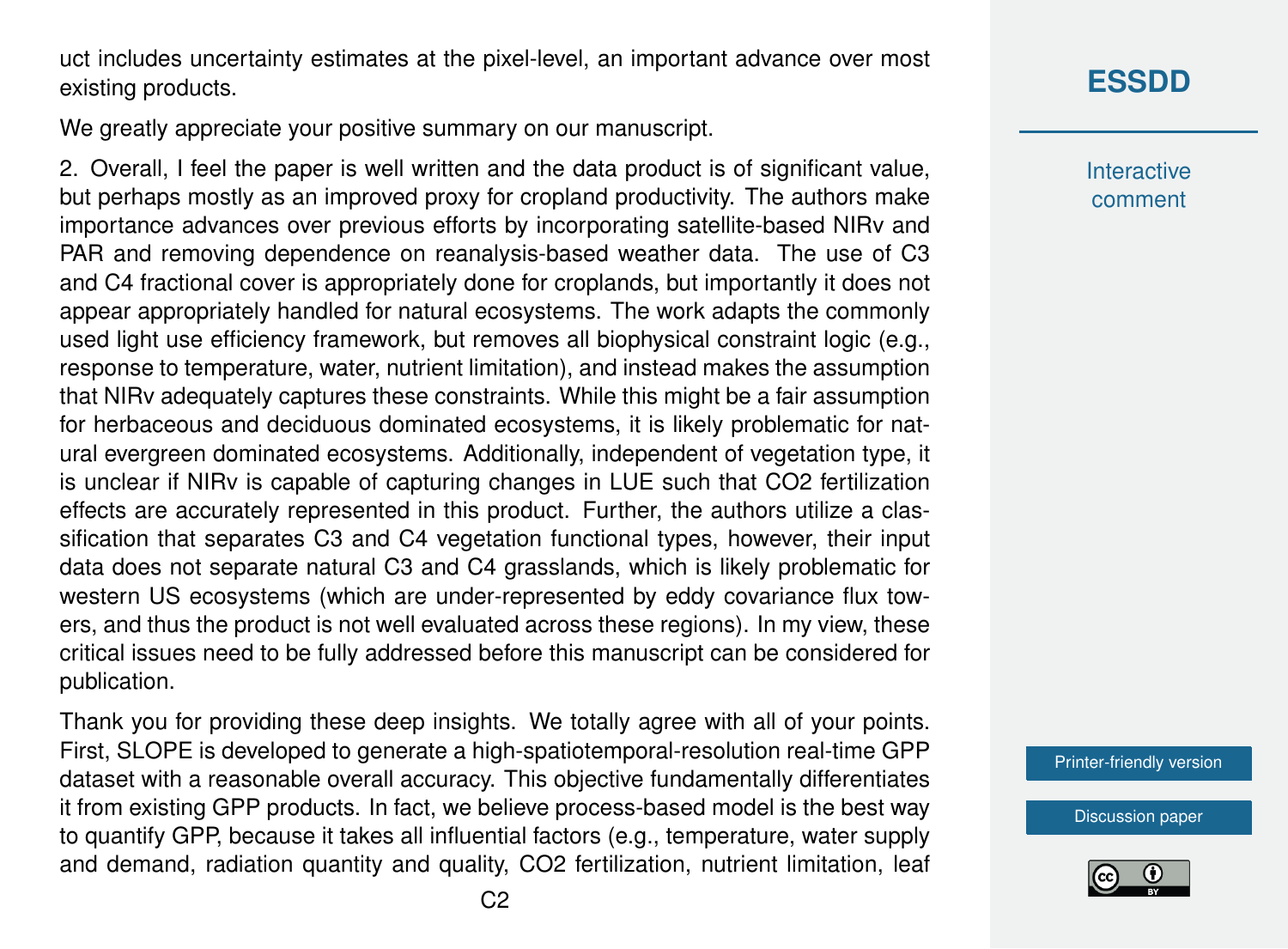physiology, and canopy structure) into consideration. The authors have been persistently devoting to this direction (Jiang and Ryu, 2016; Jiang et al., 2020). However, we are aware that large uncertainties accumulate from both parameterizations and data, and therefore not suitable to generate a high-spatiotemporal-resolution real-time GPP dataset with a reasonable overall accuracy. Light use efficiency model removes heavy burdens from process-based model and is therefore more practical with a reasonable overall accuracy, but it also removes many useful features. Most LUE models only use information content in PAR, FPAR, temperature and humidity, without considerations of CO2 fertilization and nutrient limitation. The parameterizations of temperature and humidity effects are usually empirical, and brings in low resolution and large latency input data. SLOPE removes these uncertainties in both parameterizations and data through removing explicit biophysical constraints. Because plants adapt to environment and optimize their canopy structure and leaf physiology, NIRV,Ref is likely to capture a majority part of biophysical constraints. However, we acknowledge that where and when this strategy leads to more benefits requires much more investigations in the future.

Second, we totally agree with your point on ENF. We have added more interpretation on the poor performance in ENF: "This relatively weak iPUE ∼ SANIRv relationship is expected because evergreen needleleaf forest tends to allocate resources for leaf construction and maintenance at large time scales and does not have much flexibility to change canopy structure and leaf color as a response to varying environment at small time scales (Badgley et al., 2019; Chabot and Hicks, 1982). Previous studies found that changes in xanthophyll cycle instead of chlorophyll concentration or absorbed PAR explained the seasonal variation of photosynthetic capacity in evergreen needleleaf forest (Gamon et al., 2016; Magney et al., 2019). Therefore, SIF was suggested by some studies as a better proxy of photosynthetic capacity in this ecosystem (Smith et al., 2018; Turner et al., 2019), though satellite SIF has coarser spatial resolution, shorter temporal coverage, and larger temporal latency, and lower signal-to-noise ratio than SANIRv."

### **[ESSDD](https://essd.copernicus.org/preprints/)**

**Interactive** comment

[Printer-friendly version](https://essd.copernicus.org/preprints/essd-2020-36/essd-2020-36-AC2-print.pdf)

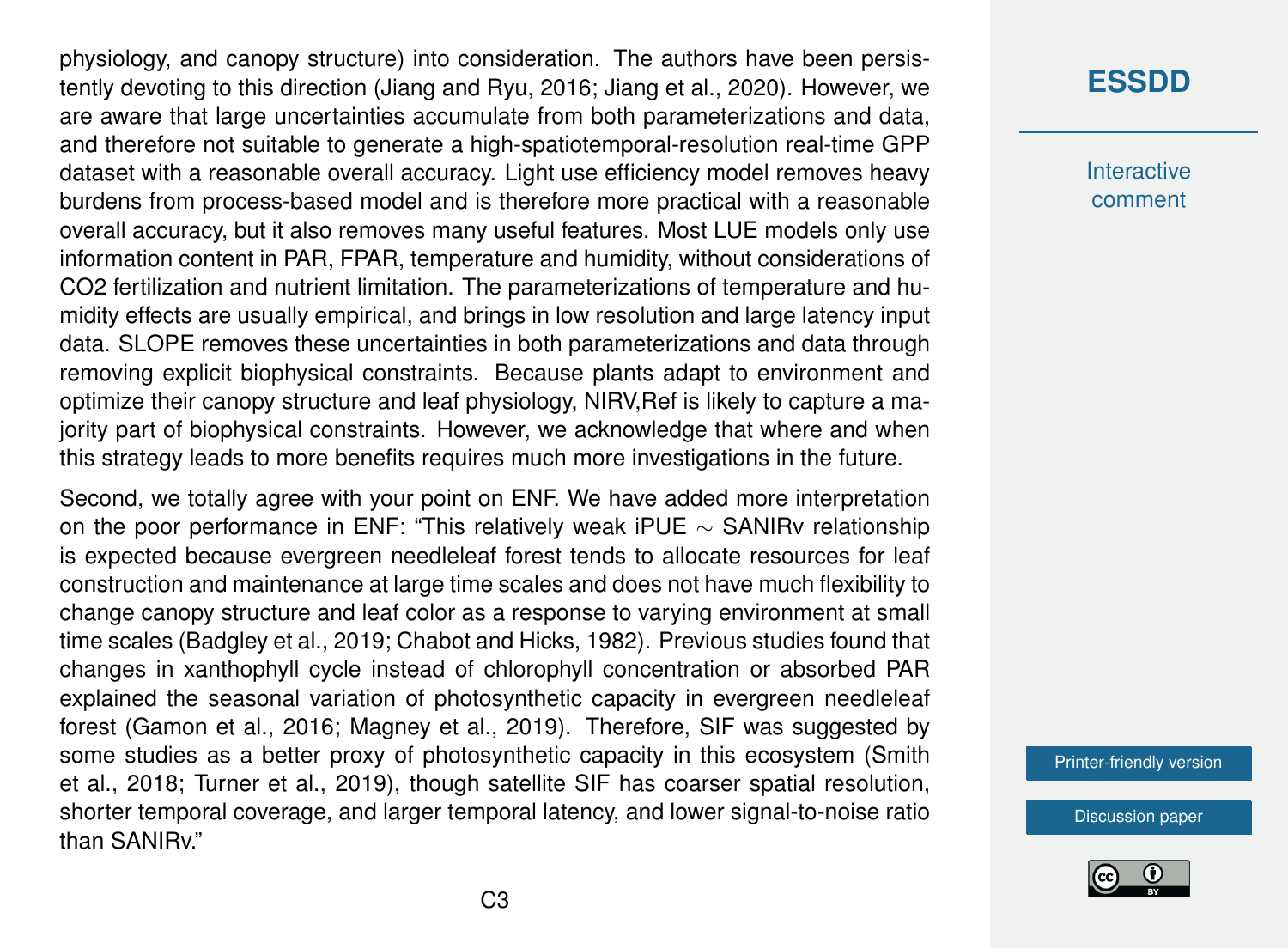Third, it is true that the missing of C4 grasses is a limitation. We had a statement in the manuscript that "It is worth mentioning that C4 grassland and shrubland are not considered in this study as no nationwide high-resolution distribution data is available". We have further highlighted the limitation in the end of our Conclusion: "However, caution should be used in the interpretation of GPP seasonal trajectory in evergreen needleleaf forests because of relatively poor relationship between SANIRv and iPUE, and GPP magnitude in southwestern US grasslands because of the ignorance of fraction of C4 grasslands."

Jiang, C., & Ryu, Y. (2016). Multi-scale evaluation of global gross primary productivity and evapotranspiration products derived from Breathing Earth System Simulator (BESS). Remote Sensing of Environment, 186, 528–547. https://doi.org/10.1016/j.rse.2016.08.030

Jiang, C., Ryu, Y., Wang, H., & Keenan, T. F. (2020). An optimality-based model explains seasonal variation in C3 plant photosynthetic capacity. Global Change Biology, gcb.15276. https://doi.org/10.1111/gcb.15276

Badgley, G., Anderegg, L. D. ., Berry, J. A., & Field, C. B. (2019). Terrestrial Gross Primary Production: Using NIR V to Scale from Site to Globe. Global Change Biology, (April), 1–10. https://doi.org/10.1111/gcb.14729

Chabot, B. F., & Hicks, D. J. (1982). The ecology of leaf life spans. Annual Review of Ecology and Systematics. Volume 13, 13(1), 229–259. https://doi.org/10.1146/annurev.es.13.110182.001305

Magney, T. S., Bowling, D. R., Logan, B., Grossmann, K., Stutz, J., & Blanken, P. (2019). Mechanistic evidence for tracking the seasonality of photosynthesis with solar-induced fluorescence. Proceedings of the National Academy of Sciences, (27). https://doi.org/10.1073/pnas.1900278116

Gamon, J. A., Huemmrich, K. F., Wong, C. Y. S., Ensminger, I., Garrity, S., Hollinger,

#### **[ESSDD](https://essd.copernicus.org/preprints/)**

**Interactive** comment

[Printer-friendly version](https://essd.copernicus.org/preprints/essd-2020-36/essd-2020-36-AC2-print.pdf)

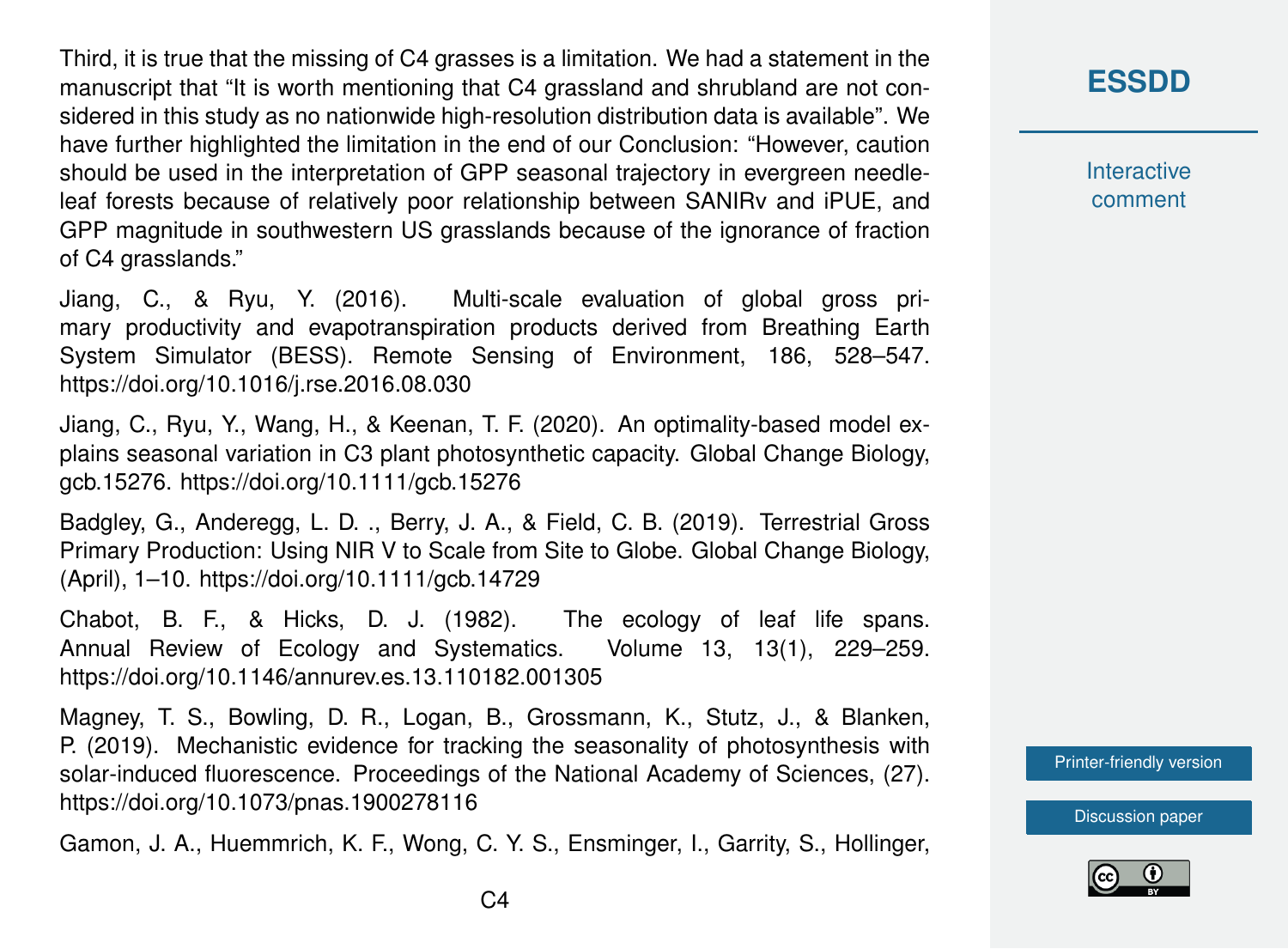D. Y., . . . Peñuelas, J. (2016). A remotely sensed pigment index reveals photosynthetic phenology in evergreen conifers. Proceedings of the National Academy of Sciences, 201606162. https://doi.org/10.1073/pnas.1606162113

Smith, W. K., Biederman, J. A., Scott, R. L., Moore, D. J. P., He, M., Kimball, J. S., . . . Litvak, M. E. (2018). Chlorophyll Fluorescence Better Captures Seasonal and Interannual Gross Primary Productivity Dynamics Across Dryland Ecosystems of Southwestern North America. Geophysical Research Letters, 45(2), 748–757. https://doi.org/10.1002/2017GL075922

Turner, A. J., Köhler, P., Magney, T. S., Frankenberg, C., Fung, I., & Cohen, R. C. (2020). A double peak in the seasonality of California's photosynthesis as observed from space. Biogeosciences, 17(2), 405–422. https://doi.org/10.5194/bg-17-405-2020

3. Line 50-60: Some valid points are made here. However, for the CONUS region in particular, there have been previous advances that already address many of these limitations. In particular, Robinson et al. (2018) utilized high quality weather data interpolated from dense weather station networks across the region and improved landcover data from the National Landcover Data Layer (NLCD). This is a much more appropriate data product to compare the new product against and, if it's available, I recommend this comparison.

Thank you for your kind suggestion. First, we have changed "50 km" to "> 10 km" in the revised manuscript. Second, NLCD still suffers from large time lag issue. Third, we cannot agree more on the importance to compare different products. We suppose comparison should be made in a comprehensive manner, as the authors did in the past (Jiang et al., 2016). However, this is too much for this manuscript and also is not encouraged by this journal. We plan to do that in a separate study.

4. Sections 3.1 and 3.2: I commend the authors for their work to provide robust uncertainty estimates for PAR and SANIRv, and subsequently SLOPE GPP estimates. This is an important advance over most previous efforts. Is the uncertainty due to PAR, **Interactive** comment

[Printer-friendly version](https://essd.copernicus.org/preprints/essd-2020-36/essd-2020-36-AC2-print.pdf)

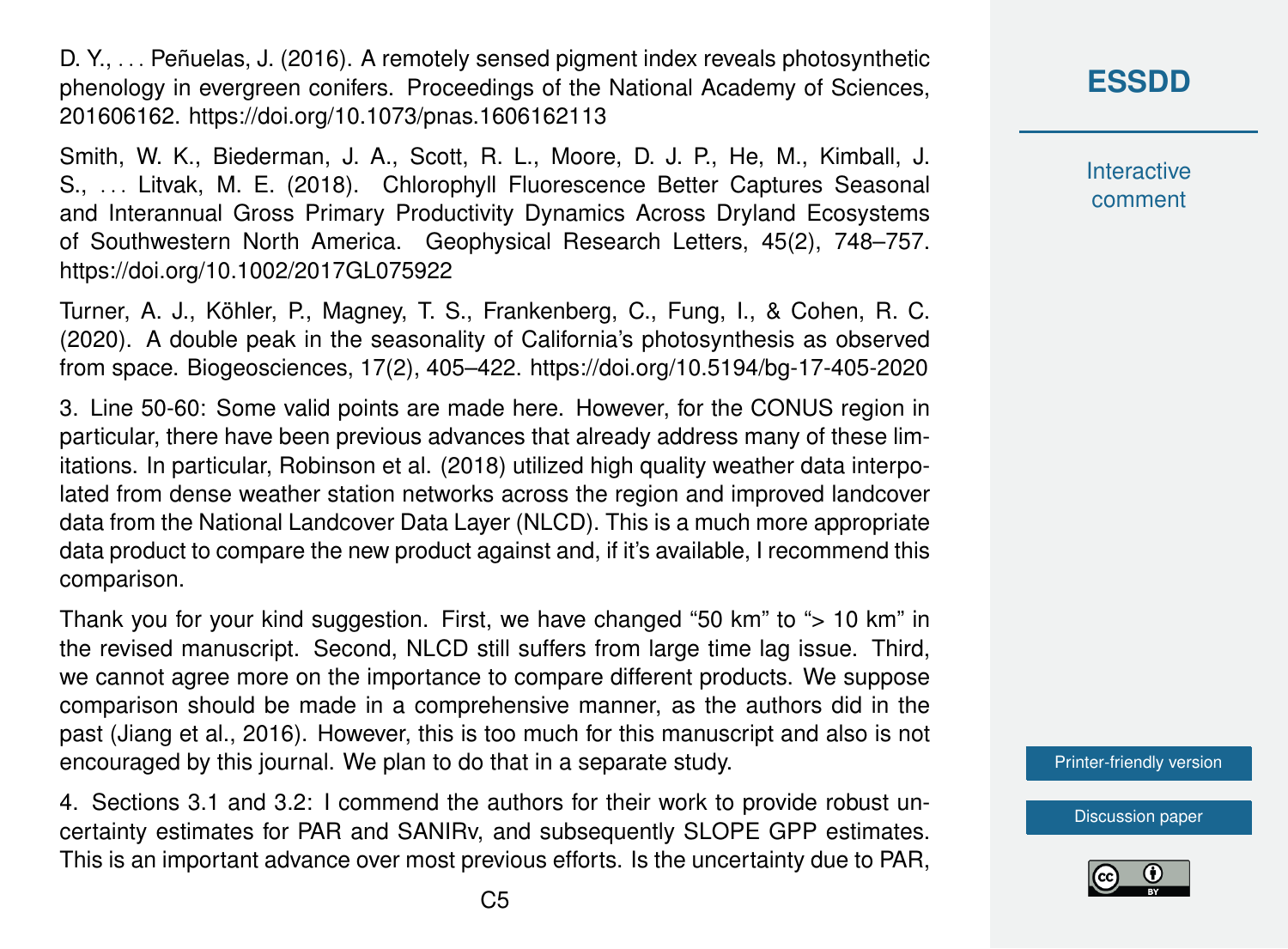SANIRv, functional classification, and statistical fit included as separate data layers with the final product? This would be a useful addition for understanding pixel-level uncertainty. Also it would be useful to see a map that shows the dominant source of uncertainty at the pixel level, which would highlight potentially how uncertainty varies by region.

We really appreciate this highlight on our novelty. However, we are aware that the uncertainty definitions of different components are quite different: â A c PAR: "Four different PAR estimations are then obtained by Eq. (9), and their ensemble mean and standard deviation are considered as the final estimation and uncertainty, respectively". âAć SANIRy: "SANIRV is supposed to be smooth within a short time period, therefore, the standard deviation within the  $\pm 3$ -day temporal window is calculated as uncertainty". â $\tilde{A}$ ć C4 crop fraction: "The RMSE between predicted and reference CDL C4 fraction is calculated as uncertainty".  $\hat{a}$ A $\hat{c}$  Slope coefficient: "The RMSE between SANIRVderived and AmeriFlux iPUE for C3 and C4 are calculated as uncertainties of cC3 and cC4, respectively". Although we integrated them to provide a quantitative GPP uncertainty, the attribution to different components and the analysis of their relative importance may not make enough sense. Rather, we suppose investigating the spatiotemporal patterns of GPP product uncertainty makes a lot of sense. However, this requires a comprehensive analysis, as the authors did in the past (Fang et al., 2013), which is too much for this manuscript.

Fang, H., Jiang, C., Li, W., Wei, S., Baret, F., Chen, J. M., . . . Zhu, Z. (2013). Characterization and intercomparison of global moderate resolution leaf area index (LAI) products: Analysis of climatologies and theoretical uncertainties. Journal of Geophysical Research: Biogeosciences, 118(2), 529–548. https://doi.org/10.1002/jgrg.20051

5. Section 3.2: There is very low variance in SANIRv for evergreen vegetation (Figure 5), which results in the lowest correlation with EC GPP data. There are also a few ENF sites with very low correlation (Figure 11). This has been a well-known issue of vegetation reflectance-based indices, such as NIRv. Below are a number of papers that

### **[ESSDD](https://essd.copernicus.org/preprints/)**

**Interactive** comment

[Printer-friendly version](https://essd.copernicus.org/preprints/essd-2020-36/essd-2020-36-AC2-print.pdf)

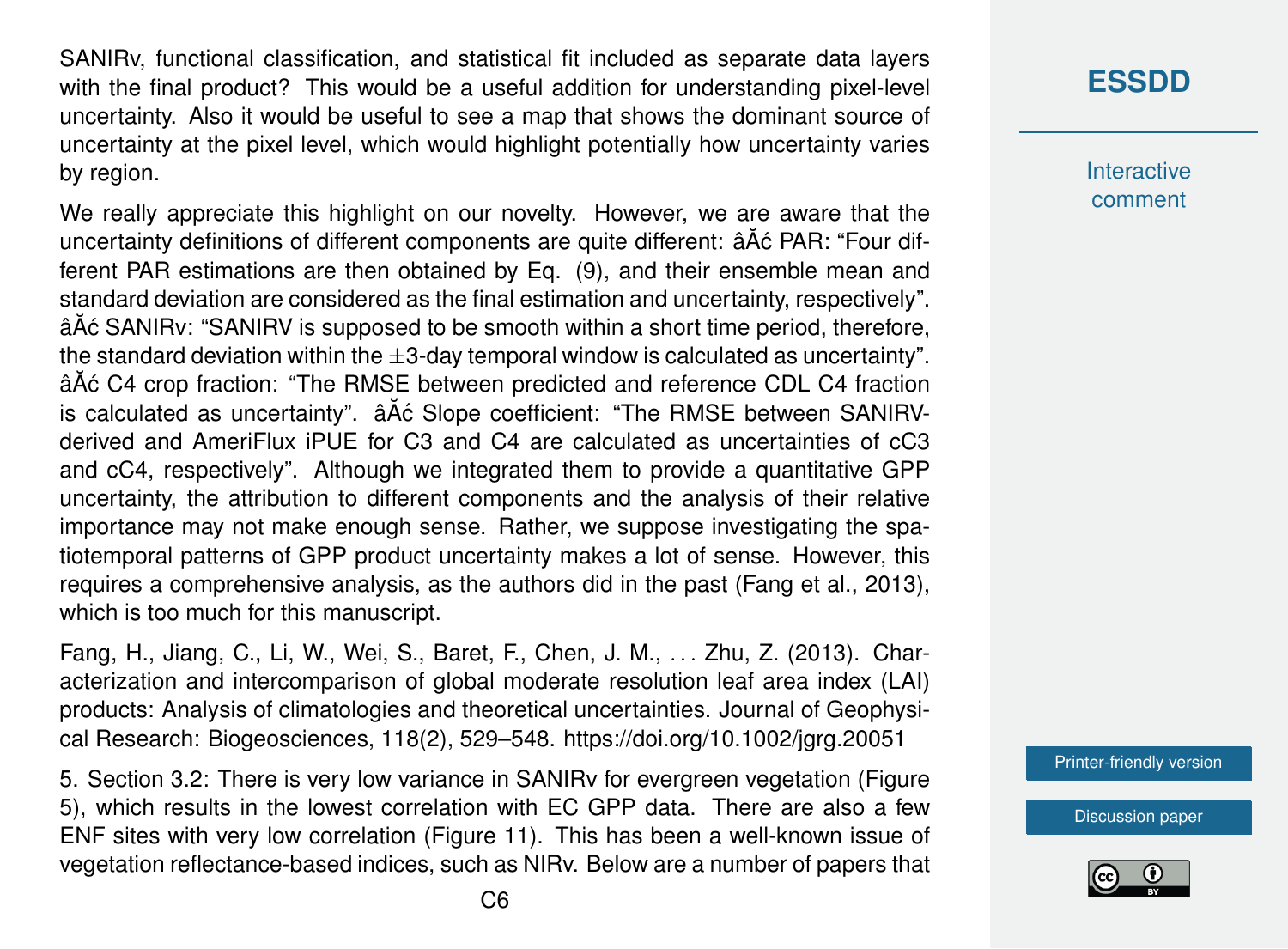discuss this issue and all indicate SIF could be a major improvement. I recommend at minimum that this issue and ways forward, such as downscaling TROPOMI SIF (Turner et al., 2019), be included prominently in the discussion of this paper.

Thank you for your suggestion. Please refer to our response 2.

6. Section 3.3: There are dynamic mixtures of C3 and C4 species throughout the natural ecosystems of the Western US. As far as I can tell this analysis and it's reliance on NLCD data is unable to account for these important ecosystems since NLCD does not represent C3 and C4 grasslands. These are also regions where EC sites are not well represented and thus the product 1) does not accurately capture; and 2) is not well constrained or evaluated across these ecosystems. At minimum, this needs to be pointed out very clearly throughout the methods and discussion of this paper. Alternatively, and maybe more appropriately, it seems the authors present an advanced cropland productivity product and perhaps natural regions including C3/C4 grasslands and evergreen forests should be masked out. It is my view that the current work has major limitations for accurately representing natural ecosystems.

Thanks for pointing out this issue. We were aware of the paper you suggested. However, the dataset and model generated in that paper was limited in a small region and we were unable to apply it to the whole CONUS. We had a statement in the manuscript that "It is worth mentioning that C4 grassland and shrubland are not considered in this study as no nationwide high-resolution distribution data is available". We have further highlighted the limitation in the end of our Conclusion: "However, caution should be used in the interpretation of GPP seasonal trajectory in evergreen needleleaf forests because of relatively poor relationship between SANIRv and iPUE, and GPP magnitude in southwestern US grasslands because of the ignorance of fraction of C4 grasslands."

7. The authors cite Badgley et al. (2019) as justification for separating the model based on only C3 and C4 functional types. Yet, that paper also indicated that the

## **[ESSDD](https://essd.copernicus.org/preprints/)**

**Interactive** comment

[Printer-friendly version](https://essd.copernicus.org/preprints/essd-2020-36/essd-2020-36-AC2-print.pdf)

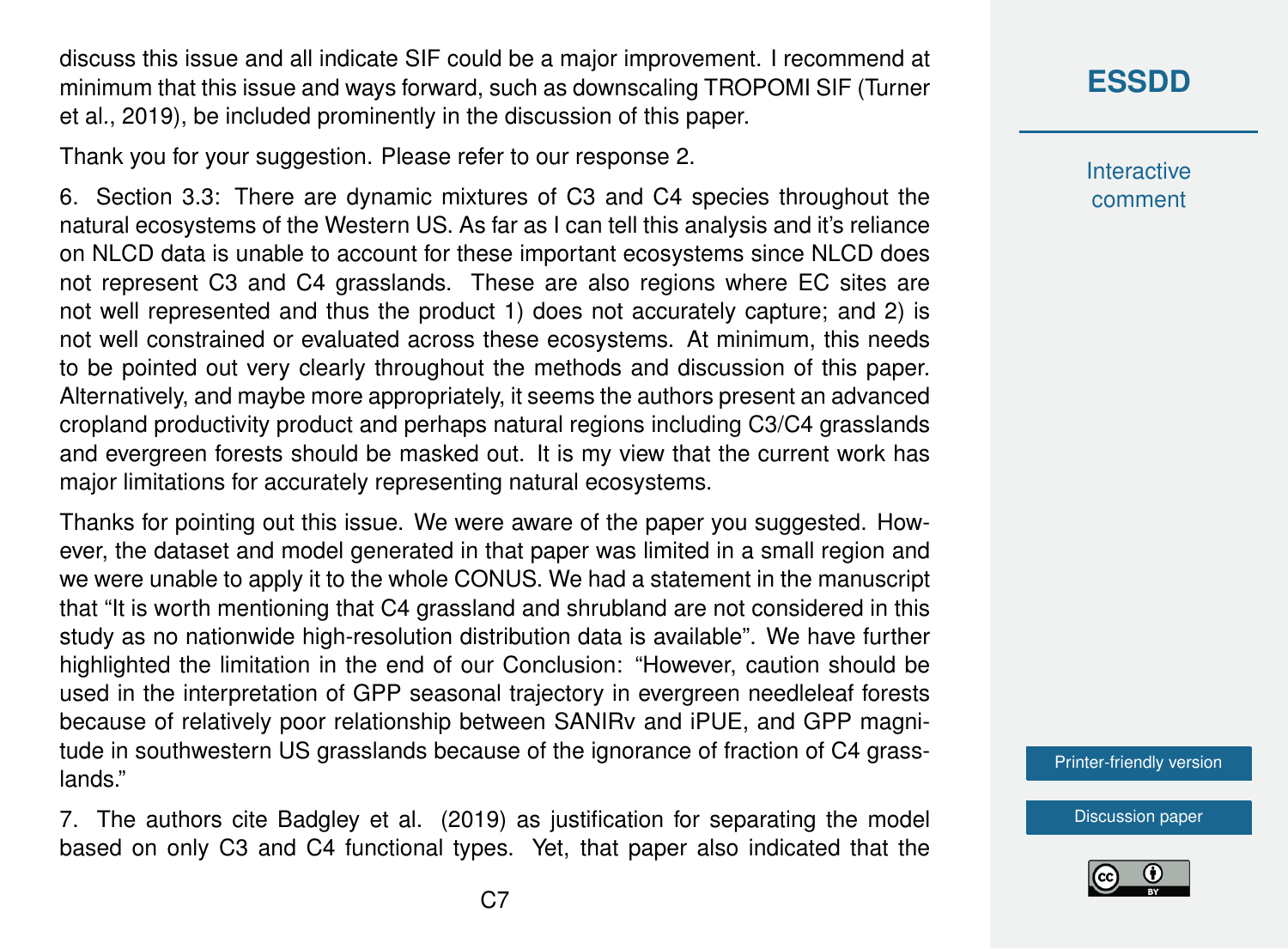best model fit between NIRv and GPP included separation between deciduous and evergreen ecosystem types as well. Based on this, the authors should include further justification for their model framework.

(Badgley et al., 2019) separated 'evergreen' from 'deciduous' because they found "differing slopes for evergreen, deciduous, and crop ecosystem types". In our study, however, we found ENF has similar slope  $(c = 3.35)$  with all C3 PFTs  $(c = 3.46)$ . Therefore, we decided not to separate them.

8. I recommend a map of the flux sites utilized overlaying the NLCD / CDL data utilized. This would highlight that the product has not been evaluated across important western US ecosystem types including dry herbaceous, shrub, and evergreen forests. Also for Table S1, one of the only dryland evergreen forest sites utilize (NR1) is reproduced twice and it's unclear if years 2000-2007 or 2000-2014 are utilized in the analysis.

Thank you so much for point out this fault. Yes, we double-counted this site (US-NR1). We used two different GPP datasets, AmeriFlux L4 and FLUXNET2015. We gave priority to FLUXNET2015 and removed the overlapped sites from AmeriFlux L4. We have remade this table as well as all results. We have highlighted the limitation in the end of our Conclusion: "However, caution should be used in the interpretation of GPP seasonal trajectory in evergreen needleleaf forests because of relatively poor relationship between SANIRv and iPUE, and GPP magnitude in southwestern US grasslands because of the ignorance of fraction of C4 grasslands."

9. Consider dropping the NASA Blue Marble background from all maps. This is unnecessary and potentially distracting.

We have followed your suggestion and remade all maps.

10. Why use a soil adjusted NIRv? One of the advantages of NIRv is that is naturally isolates a pure vegetation signal (Bagdley et al., 2019).

Because NIRv is still influenced by soil signal. We had a statement on this concern:

**[ESSDD](https://essd.copernicus.org/preprints/)**

**Interactive** comment

[Printer-friendly version](https://essd.copernicus.org/preprints/essd-2020-36/essd-2020-36-AC2-print.pdf)